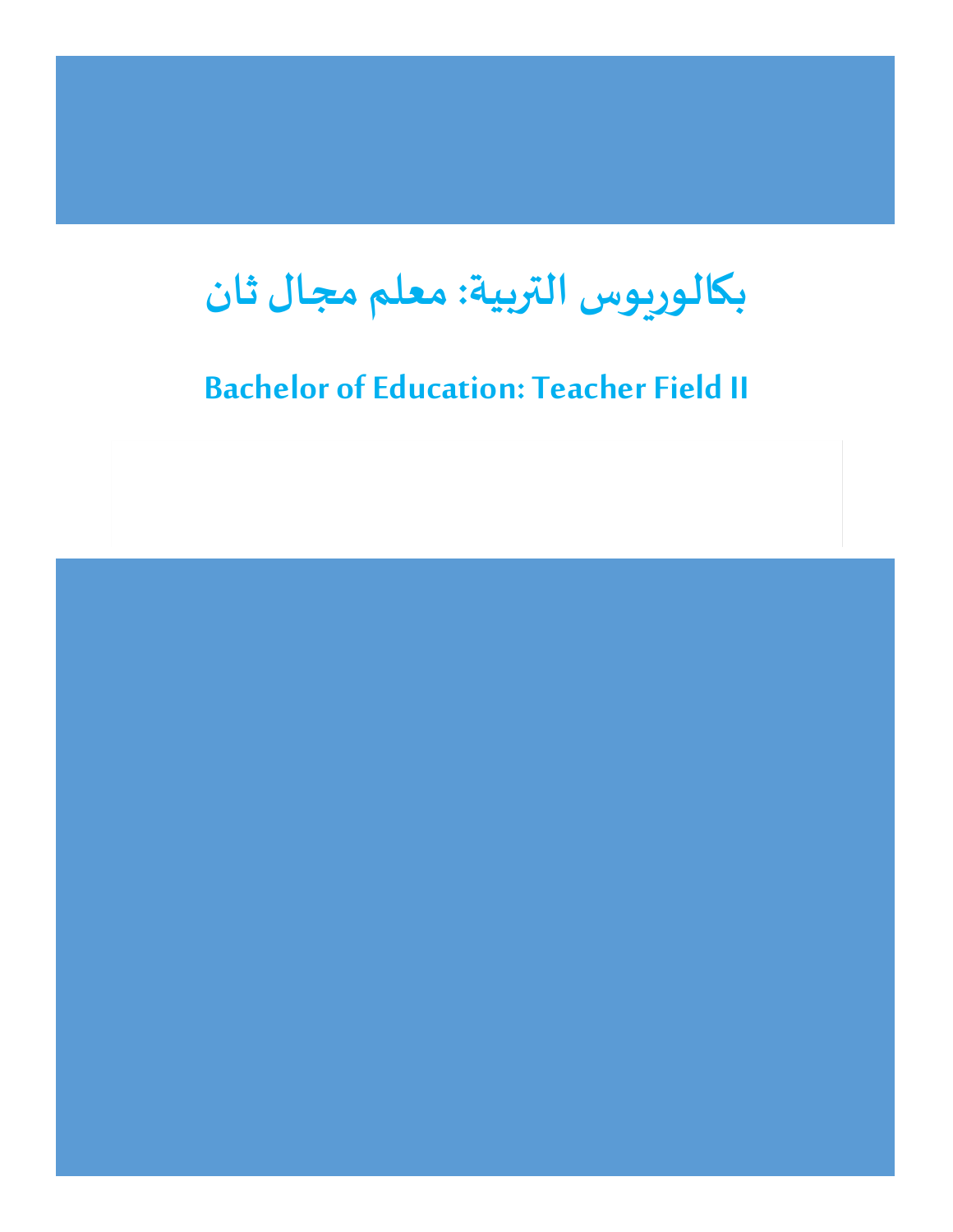# **بكالوريوسالتربية:معلم مجال ثان**

#### **Bachelor of Education: Teacher Field II**

يعتبر برنامج بكالوريوس التربية معلم مجال ثان فريداً من نوعه في محافظة ظفار، حيث يتناول إعداد معلم المجال الثاني للعمل ً<br>أ بمدارس الحلقة الأولى من التعليم الأساسي في سلطنة عمان، تلك المرحلة التي تشكل البناء العقلي والمعرفي والاجتماعي للطفل. يتضمن البرنامج عدداً من المقررات تنحصر في 44 مقررراً بواقع 132 ساعة معتمدة، موزعة ما بين المقررات الأكاديمية، ً<br>أ ً<br>أ والتربوية، والثقافية.

## **Bachelor of Education: Second Field Teacher**

# **Bachelor of Education: Teacher Field II**

The Bachelor of Education program field 2 teacher is unique in the Governorate of Dhofar, as it deals with preparing the second field teacher to work in the schools of the first cycle of basic education in the Sultanate of Oman, that stage that constitutes the mental, cognitive and social construction of the child. The program includes a number of courses that are limited to 44 courses of 132 credit hours, distributed between academic, educational and cultural courses.

# **أهداف البرنامج**

تتحدد أهداف البرنامج فيما يلي:

- 1. رفد سوق العمل بكوادر تعليمية في المجال الثاني للتدريس في الحلقة الأولى من التعليم الأساسي.
- 2. إعداد معلم مجال ثان قادر على تحمل المسؤولية والتطوير الذاتي، ويمتلك القيم الجوهرية، والسلوك المني والأخلاقي لمهنة التعليم في سلطنة عمان.
- 3. إكساب المتعلم المعارف والخبرات الأكاديمية والتربوبة في مجالات العلوم، والرباضيات، بما يحقق له ممارسات مهنية وتربوبة فعالة في الحلقة الأولى من التعليم الأساسي.
- 4. تزويد المتعلم باستراتيجيات وأساليب القياس والتقويم المناسبة لمجالات العلوم، والرياضيات في الحلقة الأولى من التعليم الأساسي.
- 5. إكساب المتعلم أساسيات البحث التربوي في مجالات العلوم، والرياضيات لتطوير العملية التعليمة في الحلقة الأولى من التعليم الأساسي.
	- 6. تمكين المتعلم من توظيف تكنولوجيا التعليم في تدريس العلوم، والرياضيات في الحلقة الأولى من التعليم الأساسي.
- 7. تزويد المتعلم بسيكولوجية الأطفال، وسماتهم الشخصية، وأساليب التعامل معهم، وكذلك صعوبات التعلم التي يواجهونها في تلك املرحلة العمرية.
- 8. امتلاك المتعلم لمهارات القرن الحادي والعشرين والتطورات المستقبلية العالمية ذات الصلة بالمواد الدراسية للمجال الثاني.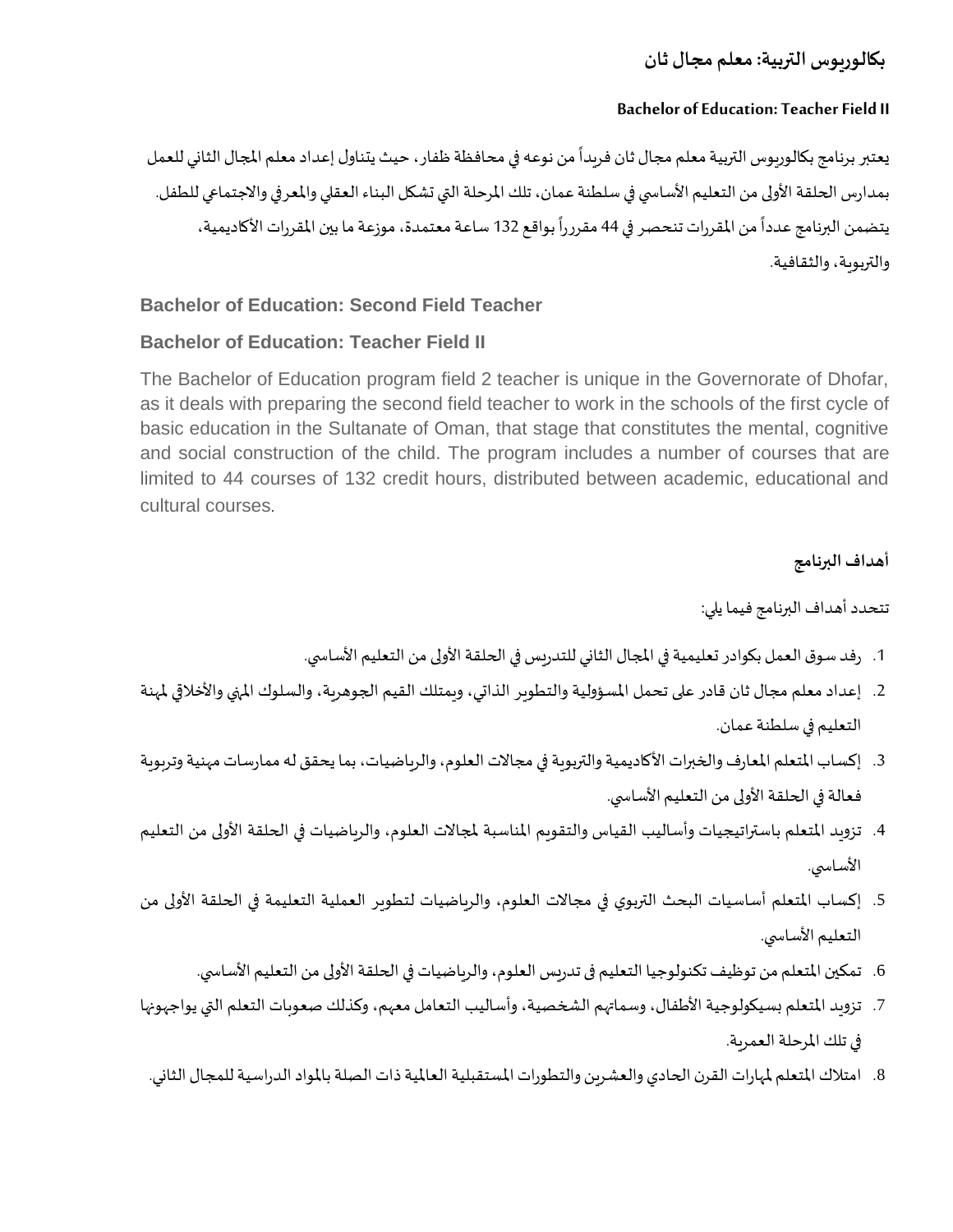9. تزويد المتعلم بأهم الأسس التي تقوم عليها فلسفة التعليم والتشريعات والقوانين والأنظمة التربوية في سلطنة عمان، خاصة فيما يتعلق بالحلقة الأولى من التعليم الأساسي.

10.تعزبز الاتجاهات الإيجابية لدى المتعلم بما يتوافق مع متطلبات التطوير التربوي المعاصر في الحلقة الأولى من التعليم الأساسي.

Program Goals

The objectives of the program are defined as follows:

1. Providing the labor market with educational cadres in the second field of teaching in the first cycle of basic education.

2. Preparing a second field teacher capable of taking responsibility and selfdevelopment, and possessing the core values, professional and ethical behavior of the teaching profession in the Sultanate of Oman.

3. Providing the learner with academic and educational knowledge and experiences in the fields of science and mathematics, in order to achieve effective professional and educational practices in the first cycle of basic education.

4. Providing the learner with appropriate measurement and evaluation strategies and methods for the fields of science and mathematics in the first cycle of basic education.

5. Providing the learner with the basics of educational research in the fields of science and mathematics to develop the educational process in the first cycle of basic education.

6. Enabling the learner to employ educational technology in teaching science and mathematics in the first cycle of basic education.

7. Providing the learner with the psychology of children, their personality traits, and methods of dealing with them, as well as the learning difficulties they face at that age.

8. The learner's possession of the skills of the twenty-first century and global future developments related to the subjects of the second domain.

9. Providing the learner with the most important foundations on which the philosophy of education, legislation, laws and educational systems in the Sultanate of Oman are based, especially with regard to the first cycle of basic education.

10. Enhancing the positive attitudes of the learner in line with the requirements of contemporary educational development in the first cycle of basic education.

# **مخرجات التعلم للبرنامج**

#### من المتوقع بعد نهاية البرنامج أن يكون الخريج قادراً على: ً<br>أ

- .1 توظيف املعلومات واملعارف والخبرات الخاصة باملقررات الدراسية في تدريس مواد املجال الثاني بالحلقة األولى من التعليم الأساسي.
- 2. توظيف نظريات التعلم، وطرائق واستراتيجيات التدريس المناسبة للمواد الدراسية في المجال الثاني بالحلقة الأولى من التعليم الأساسي.
	- 3. تحليل وتطوير المناهج المدرسية في مجالات العلوم والرياضيات، بما يتماشى مع الاتجاهات المحلية والعالمية المعاصرة.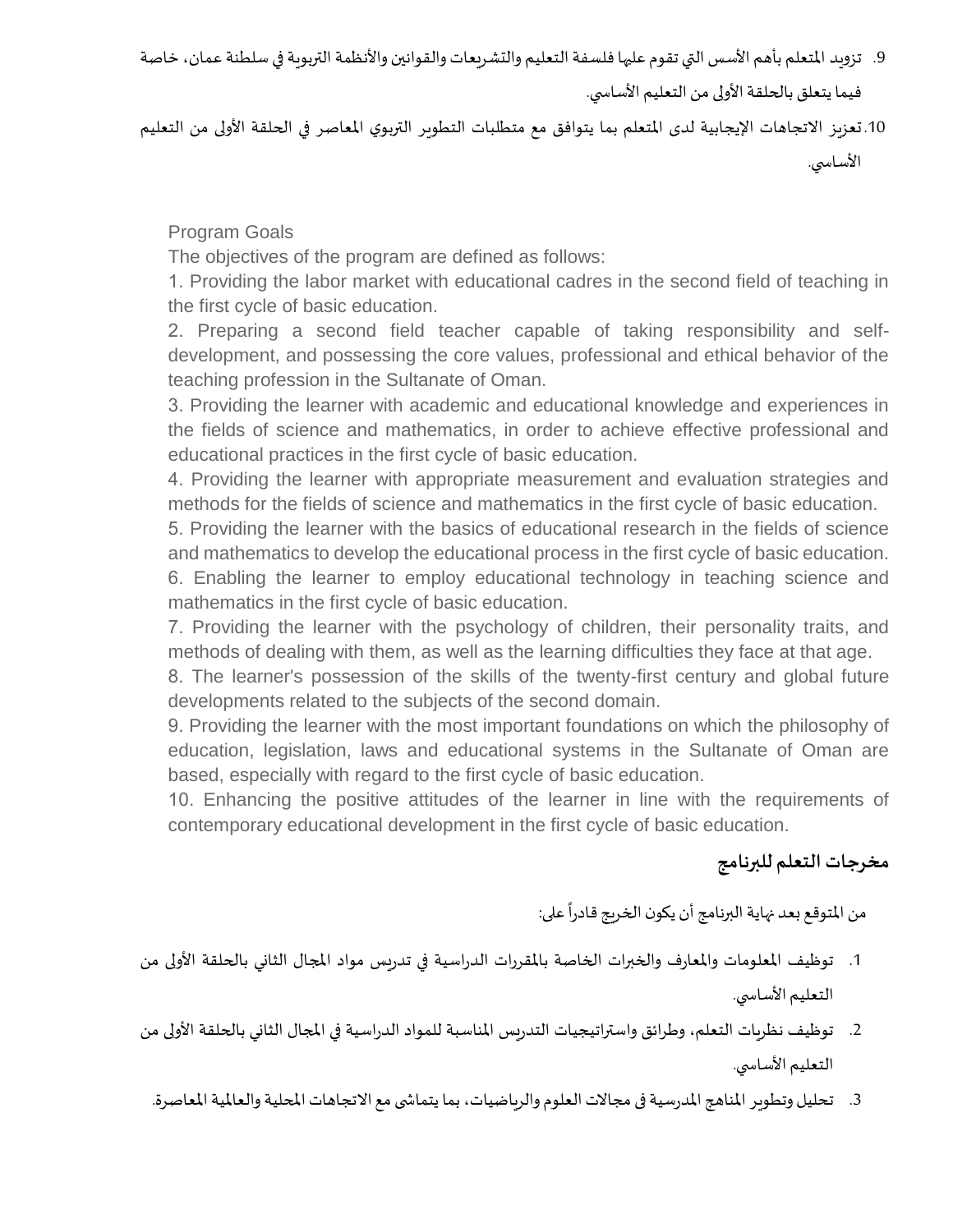- 4. توظيف وبناء أساليب وأدوات القياس والتقويم المناسبة لمجالات العلوم والرباضيات في الحلقة الأولى من التعليم الأساسي.
- 5. إجراء البحوث الإجرائية لمعالجة مشكلات التعليم والتعلم في الحلقة الأولى من التعليم الأساسي، متبعاً في ذلك الأساليب ֧֧֧֦֧֧֦֧֧֦֧֦֧֝֟֓֓֝֬֟֓֓֝֓֓֜֓<br>֧֧֧֝֬֘֩֩֕֓֘֝֬֝ العلمية واملنهجية الصحيحة.
- 6. توظيف المستحدثات التعليمية في تدريس العلوم والرياضيات في الحلقة الأولى من التعليم الأساسي بما يحقق التواصل بينه وبين طالبه، وتحقيق اإلنجاز املطلوب.
- .7 التعرف على سيكولوجية األطفال، وسماتهم الشخصية، وصعوبات التعلم التي يواجهونها في تلك املرحلة العمرية، والتغلب عليها بشكل فعال.
	- 8. ممارسة مهارات القرن الحادي والعشرين والتطورات المستقبلية العالمية ذات الصلة بالمواد الدراسية للمجال الثاني.
		- 9. ممارسة كافة المهام والأنشطة التعليمية وغير التعليمية في مدارس الحلقة الأولى من التعليم الأساسي.
			- 10. الاستمرار في تحمل المسؤولية، والتطوير الذاتي كمتعلم مدى الحياة.
				- .11 املشاركة في تنمية املجتمع العماني لتحقيق املواطنة الفاعلة.
			- 12. ممارسة أخلاقيات مهنة التعليم، والقيم الجوهرية في الحياة المهنية والعامة.

# **Program learning outcomes:**

By the end of the program it is expected that the graduate will be able to:

- 1. Employing the information, knowledge and expertise of the courses in teaching the subjects of the second domain in the first cycle of basic education.
- 2. Employing learning theories, appropriate teaching methods and strategies for the subjects in the second field in the first cycle of basic education.
- 3. Analyzing and developing school curricula in the fields of science and mathematics, in line with contemporary local and global trends.
- 4. Employing and building appropriate measurement and evaluation methods and tools for the fields of science and mathematics in the first cycle of basic education.
- 5. Conducting procedural research to address teaching and learning problems in the first cycle of basic education, following the correct scientific and methodological methods.
- 6. Employing educational innovations in teaching science and mathematics in the first cycle of basic education in order to achieve communication between him and his students, and to achieve the required achievement.
- 7. Identifying children's psychology, personality traits, and learning difficulties they face at that age, and overcoming them effectively.
- 8. Practicing the skills of the twenty-first century and global future developments related to the subjects of the second domain.
- 9. Exercising all educational and non-educational tasks and activities in the schools of the first cycle of basic education.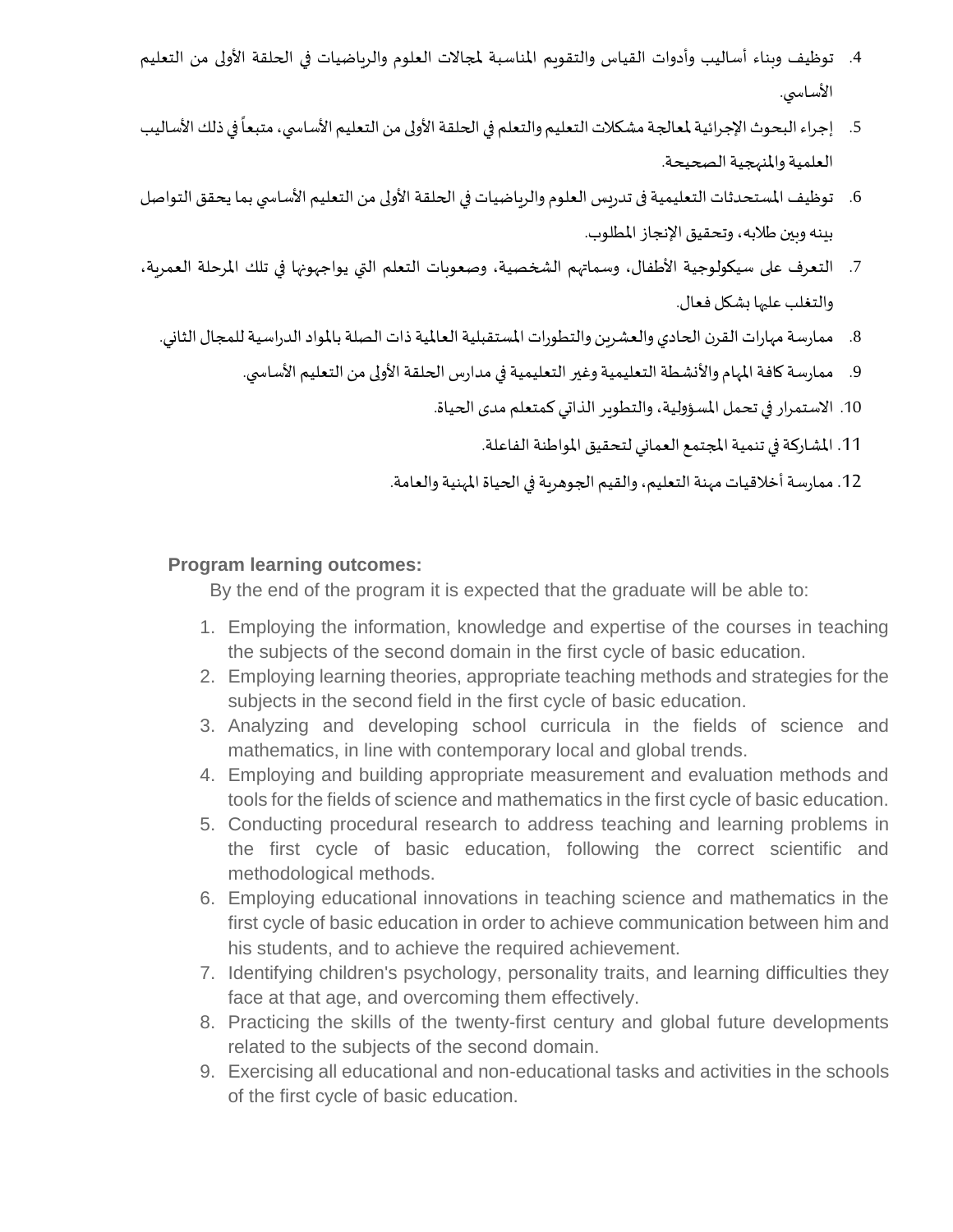- 10.Continuing to take responsibility and self-development as a lifelong learner.
- 11. Participation in the development of the Omani society to achieve active citizenship.
- 12.Practicing the ethics of the teaching profession and the core values of professional and public life.

# **متطلباتالقبول**

- .1 أن ال يقل معدل الطالب في دبلوم التعليم العام أو ما يعادله عن %80 .
- 2. حصول الطالب على معدل 70% في المواد التالية: الرباضيات البحتة، الفيزياء، الكيمياء، الأحياء.
	- .3 أال يزيد عمر املتقدم في 1 سبتمبر عن 25 سنة.
		- 4. اجتياز البرنامج التأسيسي.
	- .5 النجاح في املقابلة الشخصية التي تجريها الجامعة.

علماً بأن آلية التقدم للبرنامج خاضعة لسياسة القبول والتسجيل واشتراطات وزارة التعليم العالي والبحث العلمي والابتكار. ֧֧֖֧֦֧֦֧֧֦֧֧֦֧֦֧֝֟֓֓֓֝֓֓֓֜֓<br>֧֧֝֜֜֜֜֬֘֩֩֕֓֝

## **Admission Requirements**

1. The student's average in the General Education Diploma or its equivalent is not less than 80%.

2. The student obtains an average of 70% in the following subjects: pure mathematics، physics، chemistry، and biology.

- 3. The applicant's age on September 1 should not be more than 25 years.
- 4. Pass the Foundation program.
- 5. Success in the personal interview conducted by the university.

 Note that the mechanism for applying to the program is subject to the admission and registration policy and the requirements of the Ministry of Higher Education, Scientific Research and Innovation.

## **متطلبات التخرج**

| مجموع الساعات   | متطلبات التخصص       |                     | متطلبات الكلية | متطلبات الجامعة |
|-----------------|----------------------|---------------------|----------------|-----------------|
| Total number of | المتطلبات الاختيارية | المتطلبات الإجبارية | College        | University      |
| credit hours    | Electives            | Main requirements   | requirements   | requirements    |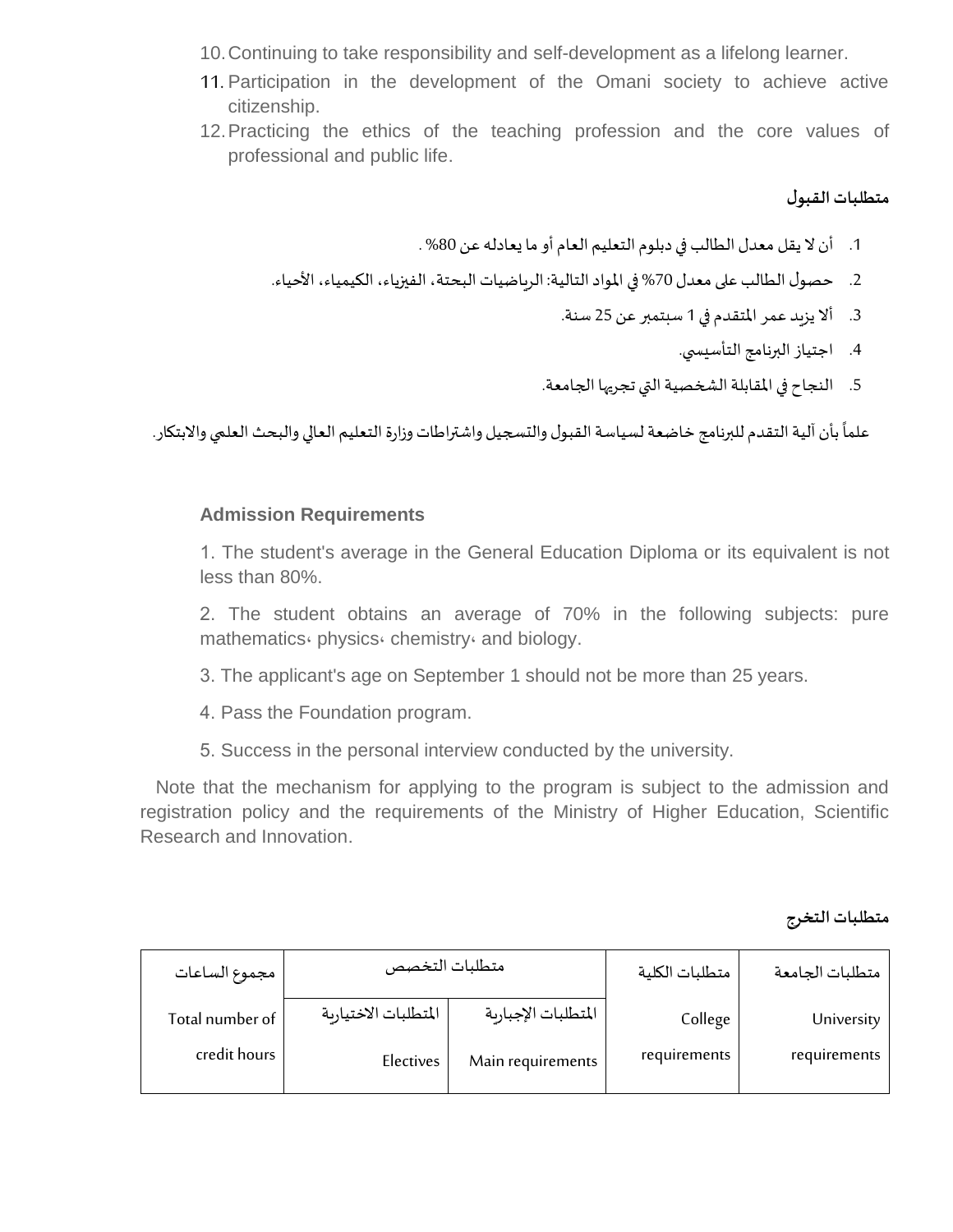| ᆚᇰᄼ | $\sim$<br>ساعه | ∵ ساعات | 108 ساعة | -b ساعات | ساعه |
|-----|----------------|---------|----------|----------|------|
|-----|----------------|---------|----------|----------|------|

#### **متطلبات الجامعة:**

- .1 101 ARAB : الكتابة األكاديمية باللغة العربية 3
- .2 B100 CMPS : مدخل إلى تقنيات الحاسوب للعلوم 3
- .3 101 ENGL: اللغة االنجليزية األكاديمية التأسيسية 3
	- .4 102 SOCS: املجتمع العماني 3
	- .5 200 ENTR: ريادةاألعمال 3

#### **University requirements:**

ARAB101: Academic Writing in Arabic

CMPS100B: Introduction to Technical Computing for the Sciences

ENGL101: Basic Academic English

SOCS102: Omani Society

ENTR200: Entrepreneurship: Innovation and Creativity

#### **متطلبات الكلية:**

- 1. مقرر اختياري العلوم الإنسانية والاجتماعية: يختار الطالب مقرراً واحداً ً<br>آ ً<br>أ
	- 2. مقرر اختياري علوم-رباضيات: يختار الطالب مقرراً واحداً ً<br>أ ً<br>أ

#### **College requirements:**

- o Elective Course Humanities and Social Sciences: The student chooses one course.
- o Elective Course math and Sciences: The student chooses one course.

#### **متطلبات التخصص:**

#### أولا: متطلبات التخصص الاجبارية:

- .1 120 EDUC التعلم وتطورالطفل
- .2 120 MATH الهندسةوحساب املثلثات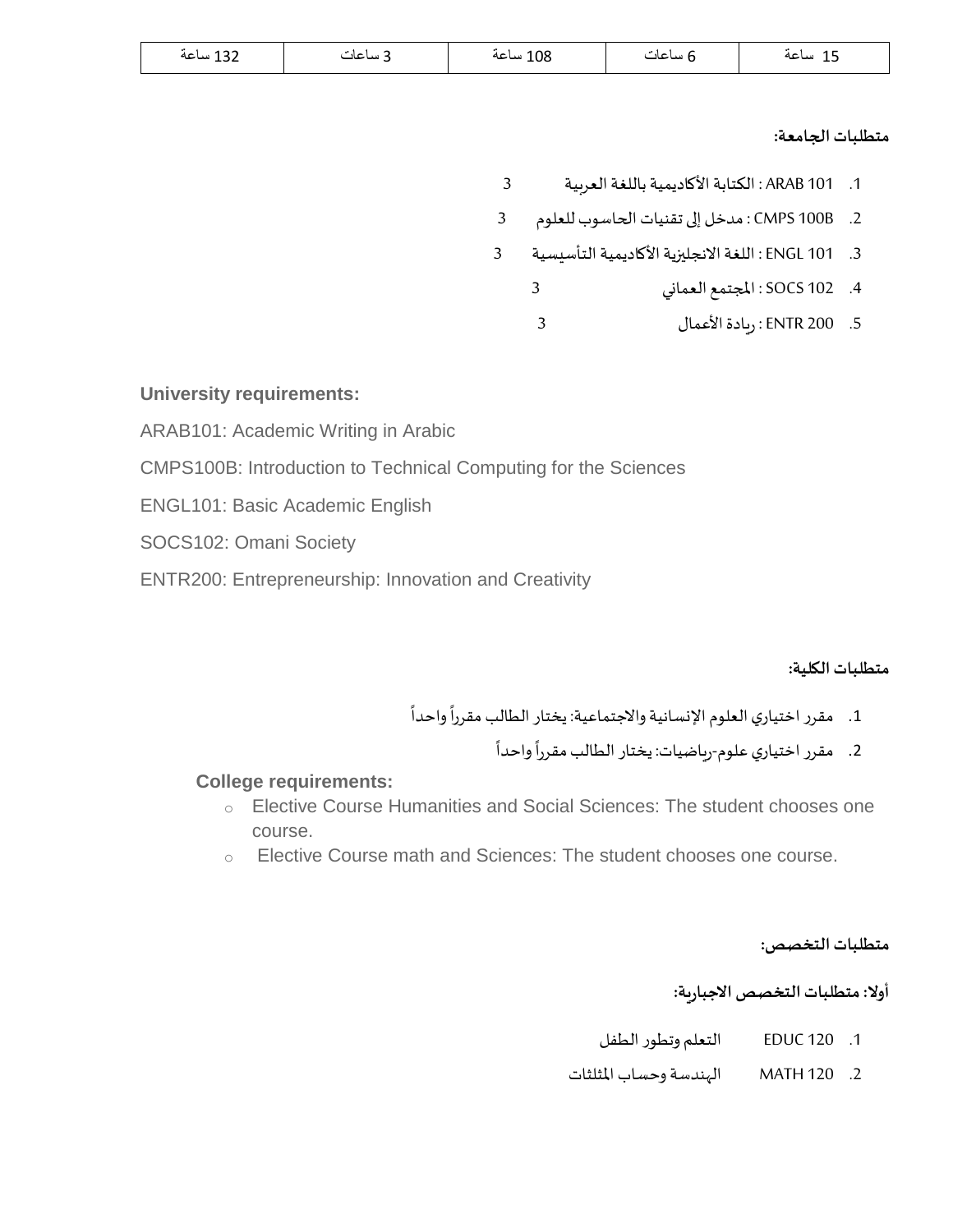- .3 FII130 CHEM مبادئ الكيمياء- املستوى األول
	- .4 L130 CHEM مقدمةفيمعمل الكيمياء
		- .5 150 EDUC أسسالتربية
		- .6 199 MATH التفاضل والتكامل
- .7 FII170 PHYS أساسيات الفيزياء- املستوى األول
	- 8. PHYS 170L مقدمة في معمل الفيزياء
		- .9 170 EDUC علم النفسالتربوي
	- .10 FII 120 BIOL مقدمةفي علم األحياء
	- 11. BIOL 120L مقدمة في معمل الأحياء
		- .12 250 EDUC التربيةفياإلسالم
	- .13 170 CHEM مبادئ الكيمياء- املستوى الثاني
- 14. MATH 240 سطبيقات الحاسوب في الرباضيات
- .15 160 BIOL موضوعاتحديثةفي علم األحياء
	- .16 250 MATH االحتماالتواإلحصاء
	- 17. EDUC 290 الرياضيات للمعلمين
		- .18 260 MATH التحليل العددي
- .19 210 PHYS أساسيات الفيزياء- املستوى الثاني
- .20 FII300 EDUC تطوير وتحليل املناهجالدراسية مجال2
- .21 301 EDUC االضطرابات السلوكيةواالنفعالية عند الطفل
	- 22. EDUC 320 نظريات واستراتيجيات التدريس العامة
		- .23 320 MATH الجبرالخطي
- 24. EDUC 350FII طرائق واستراتيجيات تدريس المجال الثاني 1
	- 25. EDUC 353FII التدريس المصغر- مجال2
		- .26 FII355 EDUC تربية عملية1 -مجال2
- 27. EDUC 360 نظام التعليم في عمان ودول مجلس التعاون الخليجي
	- .28 375 EDUC تكنولوجيا التعليم
	- .29 380 EDUC أخالقياتمهنةالتعليم
		- البحثاإلجرائي EDUC 420FII .30
	- 31. EDUC 430 الإدارة التربوية وإدارة الصف
	- 32. EDUC 440FII القياس والتقويم في التربية- مجال2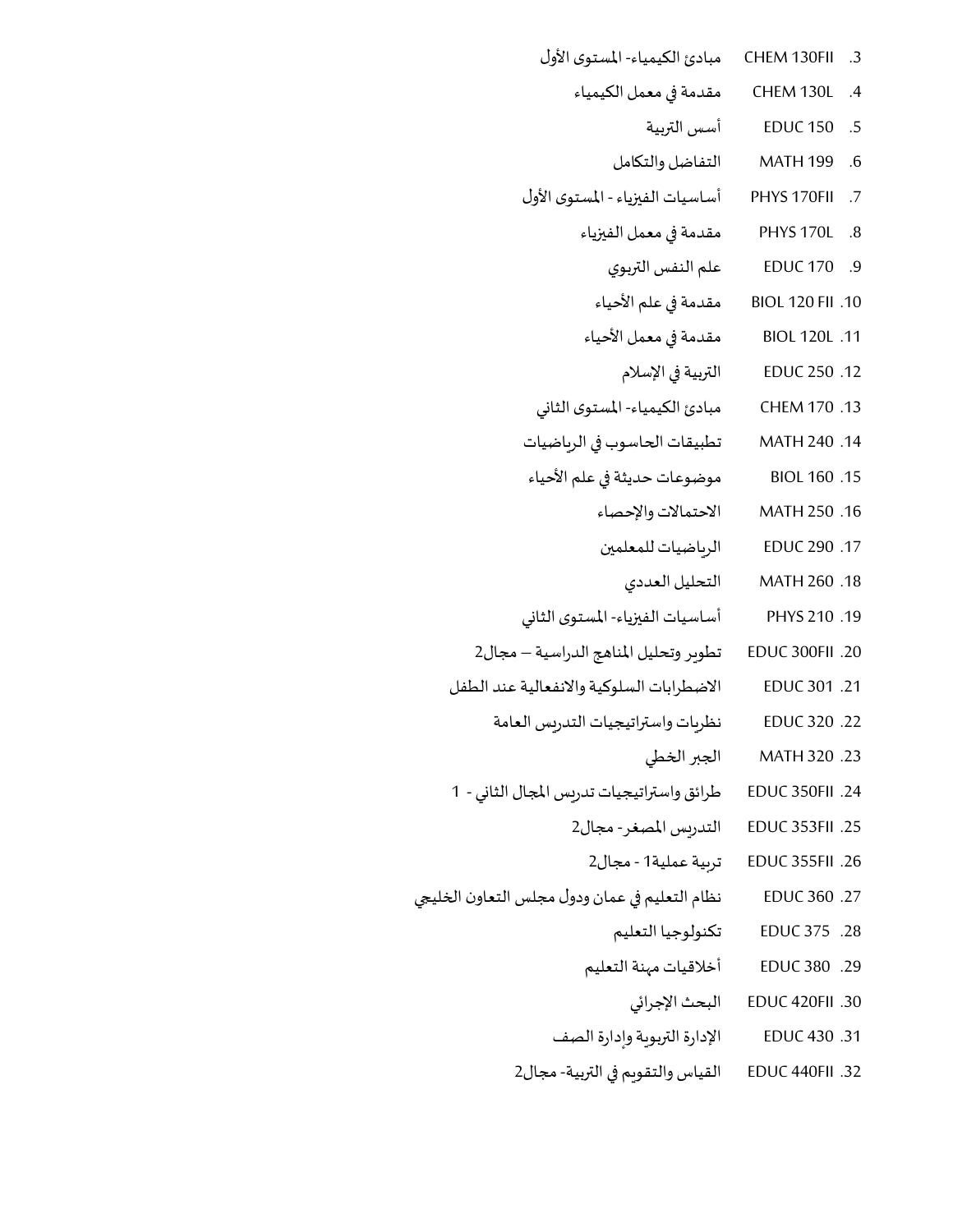- 33. EDUC 450FII طرائق واستراتيجيات تدريس المجال الثاني 2
	- .34 FII455 EDUC تربية عملية -2مجال2
- 35. EDUC 460FII طرائق واستراتيجيات تدريس المجال الثاني 3
	- .36 FII485 EDUC تربية عملية 3 مجال 2
	- .37 FII490 EDUC مشروع التخرج مجال 2

Specialization Requirements:

| <u>BIOL 120FII</u>                  | <b>Introductory Biology</b>                                |
|-------------------------------------|------------------------------------------------------------|
| <b>BIOL 120L</b>                    | <b>Introductory Biology Laboratory</b>                     |
| <b>BIOL 160</b>                     | <b>Contemporary Issues in Biology</b>                      |
| <u>CHEM 130FII</u>                  | <b>Chemical principles I</b>                               |
| <b>CHEM 130L</b>                    | <b>Introductory Chemistry Laboratory</b>                   |
| <u>CHEM 170</u>                     | <b>Chemical Principles II</b>                              |
| <u>EDUC 120</u>                     | Learning and Child Development                             |
| <u>EDUC 150</u>                     | Introduction to Foundations of Education                   |
| علم النفس التربوي <u>EDUC 170</u>   |                                                            |
| <u>EDUC 250</u>                     | <b>Education In Islam</b>                                  |
| <u>EDUC 290</u>                     | <b>Math for Teachers</b>                                   |
|                                     | تطوير وتحليل المناهج الدراسية – المجال الثاني EDUC 300FII  |
| <b>EDUC 301</b>                     | الاضطرابات السلوكية والانفعالية عند الطفل                  |
| <u>EDUC 320</u>                     | <b>Instructional Methods and Strategies</b>                |
|                                     | طرق واستراتيجيات التدريس المجال الثاني1 EDUC 350FII        |
|                                     | التدريس المصغر -مجال ثان EDUC 353FII                       |
|                                     | التربية العملية -مجال ثان EDUC 355FII                      |
| <u>EDUC 360</u>                     | Educational Systems in Oman and the GCC Countries          |
| تكنولوجيا التعليم          EDUC 375 |                                                            |
|                                     | <b>EDUC 380</b> Ethics of the Teaching Profession          |
| البحث الإجرائي EDUC 420FII          |                                                            |
| <b>EDUC 430</b>                     | <b>Educational Administration and Classroom Management</b> |
|                                     | القياس والتقويم في التربية- المجال -2 __ EDUC 440FII       |
|                                     | طرق واستراتيجيات التدريس المجال الثاني2 EDUC 450FII        |
|                                     | تربية عملية 2- مجال2   EDUC 455FII                         |
|                                     | طرق واستراتيجيات التدريس المجال الثاني3 EDUC 460FII        |
|                                     |                                                            |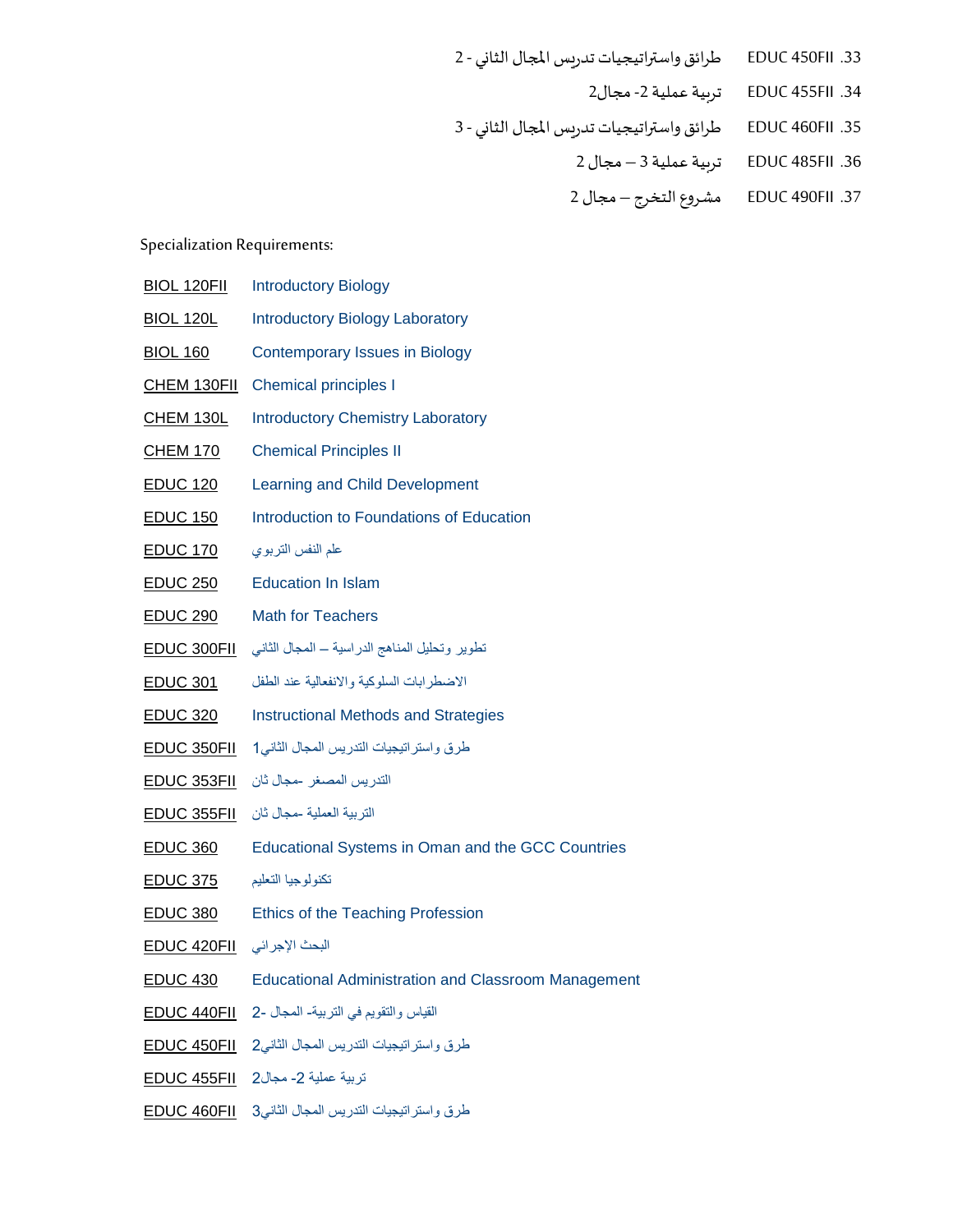- تربية عملية 3 مجال ثان [FII485 EDUC](http://weblogos.du.edu.om/portal/pls/portal/SIW_CRS_DESC?Usr_Id_P=30049&Ssn_Id_P=232492553878141217683333048597961615&Lng_Id_P=1&Sem_P=20212&Crs_Code_P=3629)
- مشروع التخرج المجال الثاني FDUC 490FII
- [MATH 120](http://weblogos.du.edu.om/portal/pls/portal/SIW_CRS_DESC?Usr_Id_P=30049&Ssn_Id_P=232492553878141217683333048597961615&Lng_Id_P=1&Sem_P=20212&Crs_Code_P=2322) Geometry and Trigonometry
- [MATH 199](http://weblogos.du.edu.om/portal/pls/portal/SIW_CRS_DESC?Usr_Id_P=30049&Ssn_Id_P=232492553878141217683333048597961615&Lng_Id_P=1&Sem_P=20212&Crs_Code_P=2354) Calculus I
- [MATH 240](http://weblogos.du.edu.om/portal/pls/portal/SIW_CRS_DESC?Usr_Id_P=30049&Ssn_Id_P=232492553878141217683333048597961615&Lng_Id_P=1&Sem_P=20212&Crs_Code_P=2169) Mathematics Computer Application I
- [MATH 250](http://weblogos.du.edu.om/portal/pls/portal/SIW_CRS_DESC?Usr_Id_P=30049&Ssn_Id_P=232492553878141217683333048597961615&Lng_Id_P=1&Sem_P=20212&Crs_Code_P=1902) Probability and Statistics
- [MATH 260](http://weblogos.du.edu.om/portal/pls/portal/SIW_CRS_DESC?Usr_Id_P=30049&Ssn_Id_P=232492553878141217683333048597961615&Lng_Id_P=1&Sem_P=20212&Crs_Code_P=1911) Numerical Analysis I
- [MATH 320](http://weblogos.du.edu.om/portal/pls/portal/SIW_CRS_DESC?Usr_Id_P=30049&Ssn_Id_P=232492553878141217683333048597961615&Lng_Id_P=1&Sem_P=20212&Crs_Code_P=1903) Linear Algebra I
- [PHYS 170FII](http://weblogos.du.edu.om/portal/pls/portal/SIW_CRS_DESC?Usr_Id_P=30049&Ssn_Id_P=232492553878141217683333048597961615&Lng_Id_P=1&Sem_P=20212&Crs_Code_P=3706) Fundamentals of Physi
- [PHYS 170L](http://weblogos.du.edu.om/portal/pls/portal/SIW_CRS_DESC?Usr_Id_P=30049&Ssn_Id_P=232492553878141217683333048597961615&Lng_Id_P=1&Sem_P=20212&Crs_Code_P=1943) Introductory Physics Laboratory
- [PHYS 210](http://weblogos.du.edu.om/portal/pls/portal/SIW_CRS_DESC?Usr_Id_P=30049&Ssn_Id_P=232492553878141217683333048597961615&Lng_Id_P=1&Sem_P=20212&Crs_Code_P=1944) Fundamentals of Physics II

 ثانياً متطلبات التخصص الا*خ*تيارية:

مقرر اختياري تربية: يختار الطالب مقرراً واحداً من المقررات التالية: 

- 1. EDUC 200 : مدخل إلى التوجيه والإرشاد
	- .2 [205 EDUC](http://weblogos.du.edu.om/portal/pls/portal/SIW_CRS_DESC?Usr_Id_P=25861&Ssn_Id_P=524509475181225231160180080494291158&Lng_Id_P=2&Crs_Code_P=1860): مدخل الى التربية الخاصة
		- .3 [210 EDUC](http://weblogos.du.edu.om/portal/pls/portal/SIW_CRS_DESC?Usr_Id_P=25861&Ssn_Id_P=524509475181225231160180080494291158&Lng_Id_P=2&Crs_Code_P=1868): أدب األطفال
		- .4 [260 EDUC](http://weblogos.du.edu.om/portal/pls/portal/SIW_CRS_DESC?Usr_Id_P=25861&Ssn_Id_P=524509475181225231160180080494291158&Lng_Id_P=2&Crs_Code_P=2215): التربية البيئية
	- .5 [305 EDUC](http://weblogos.du.edu.om/portal/pls/portal/SIW_CRS_DESC?Usr_Id_P=25861&Ssn_Id_P=524509475181225231160180080494291158&Lng_Id_P=2&Crs_Code_P=1873): مداخل التكامل في التربية
		- .6 [310 EDUC](http://weblogos.du.edu.om/portal/pls/portal/SIW_CRS_DESC?Usr_Id_P=25861&Ssn_Id_P=524509475181225231160180080494291158&Lng_Id_P=2&Crs_Code_P=1874): التعليم البصري
		- .7 [355 EDUC](http://weblogos.du.edu.om/portal/pls/portal/SIW_CRS_DESC?Usr_Id_P=25861&Ssn_Id_P=524509475181225231160180080494291158&Lng_Id_P=2&Crs_Code_P=2216): تعديل السلوك
		- .8 [430 EDUC](http://weblogos.du.edu.om/portal/pls/portal/SIW_CRS_DESC?Usr_Id_P=25861&Ssn_Id_P=524509475181225231160180080494291158&Lng_Id_P=2&Crs_Code_P=2217): صعوبات التعلم
		- .9 [400 EDUC](http://weblogos.du.edu.om/portal/pls/portal/SIW_CRS_DESC?Usr_Id_P=25861&Ssn_Id_P=524509475181225231160180080494291158&Lng_Id_P=2&Crs_Code_P=1881): التطوير املنهي في التربية
		- .10 [425 EDUC](http://weblogos.du.edu.om/portal/pls/portal/SIW_CRS_DESC?Usr_Id_P=25861&Ssn_Id_P=524509475181225231160180080494291158&Lng_Id_P=2&Crs_Code_P=1882): أسس التربية الصحية
- .11 [460 EDUC](http://weblogos.du.edu.om/portal/pls/portal/SIW_CRS_DESC?Usr_Id_P=25861&Ssn_Id_P=524509475181225231160180080494291158&Lng_Id_P=2&Crs_Code_P=1884): حلقة نقاش: قضايا في التربية

#### **Elective Major Requirements:**

- EDUC 200 Introduction to Guidance and Counseling
- EDUC 205 Introduction to Special Education
- EDUC 210 Children's Literature
- EDUC 260 Environmental Education